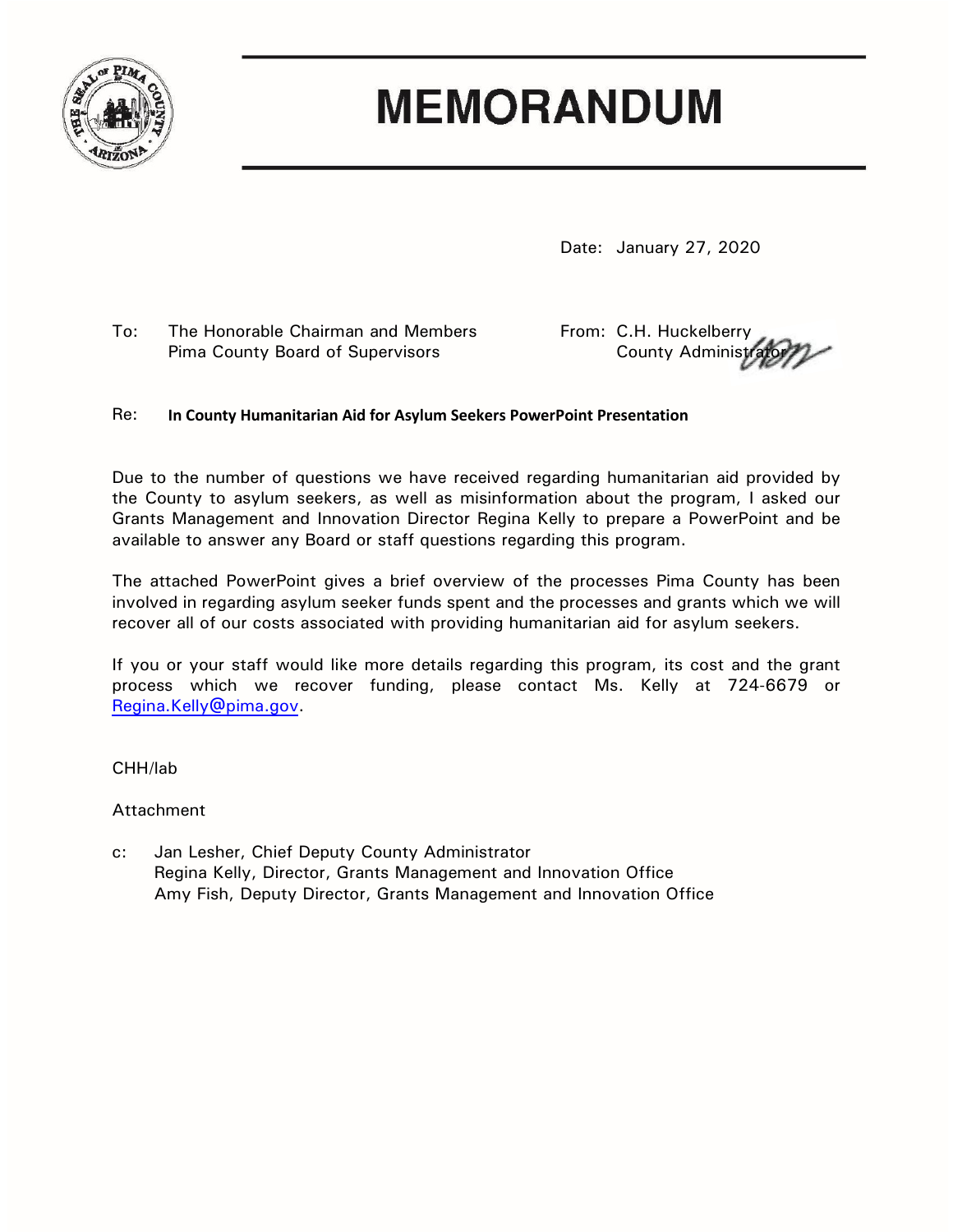# Pima County Humanitarian Aid for Asylum Seekers

Calendar Year 2019

Grants Management and Innovation Prepared for the Pima County Board of Supervisors

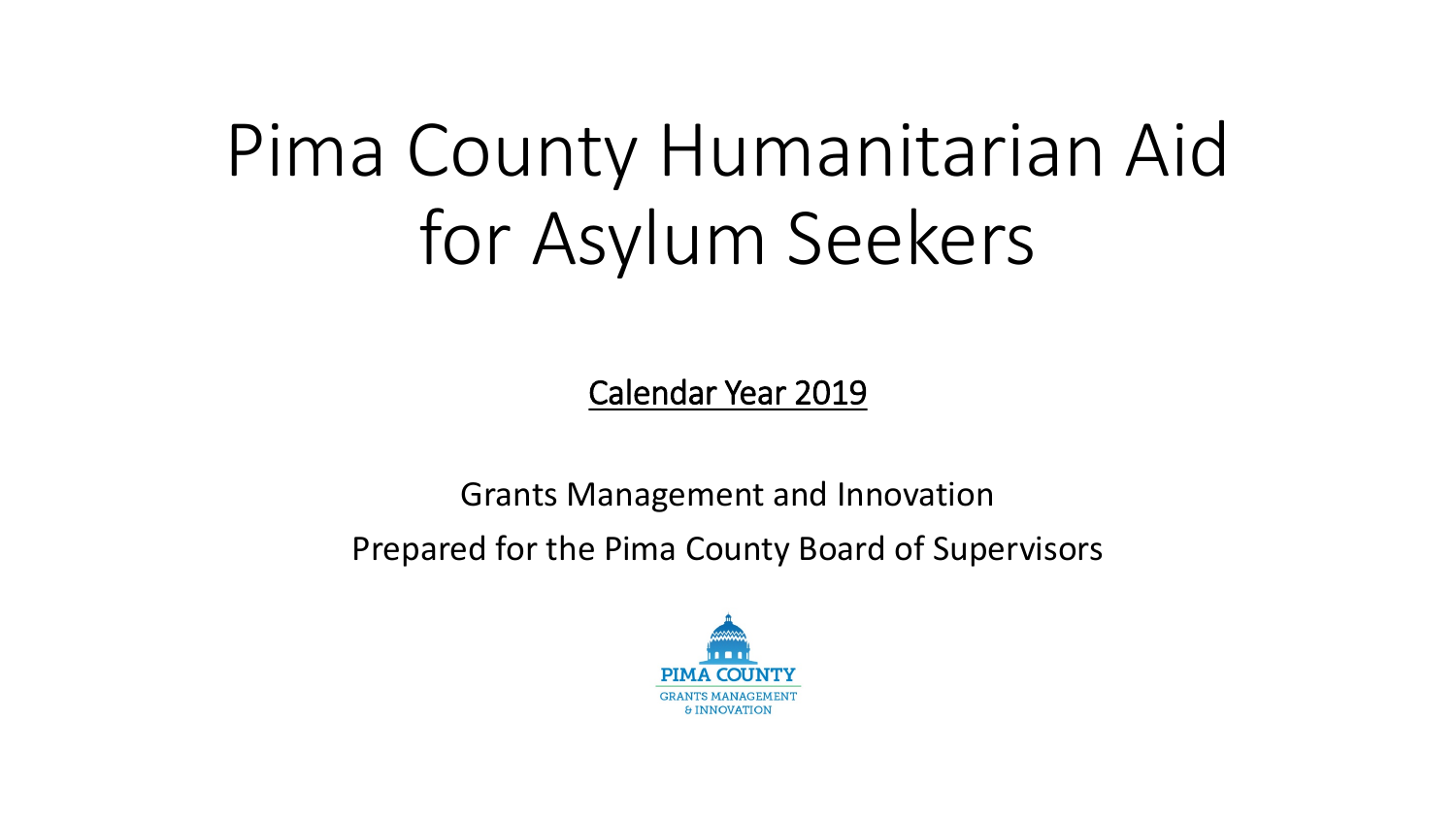# **Overview** Humanitarian Aid Effort by Pima County

- In Calendar Year (CY) 2019, U.S. Department of Homeland Security agencies—i.e., Immigration and Custom Enforcement (ICE) and Customs and Border Protection (CBP) – released **over 20,000** migrants who sought asylum at the U.S. southern border to temporary shelters throughout Pima County.
	- ICE and CBP release migrants only when legally approved to seek asylum in United States.
- Due to dramatic increase in CY 2019 release volume, Pima County provides humanitarian aid in support of temporary shelter operations throughout the community.
- While acknowledging significant efforts by local nongovernmental and faith-based entities (NGOs), this presentation focuses only on Pima County humanitarian efforts in CY 2019. Specifically, this presentation will review:
	- **Census Figures**
	- **Costs**
	- **Grant Revenues**

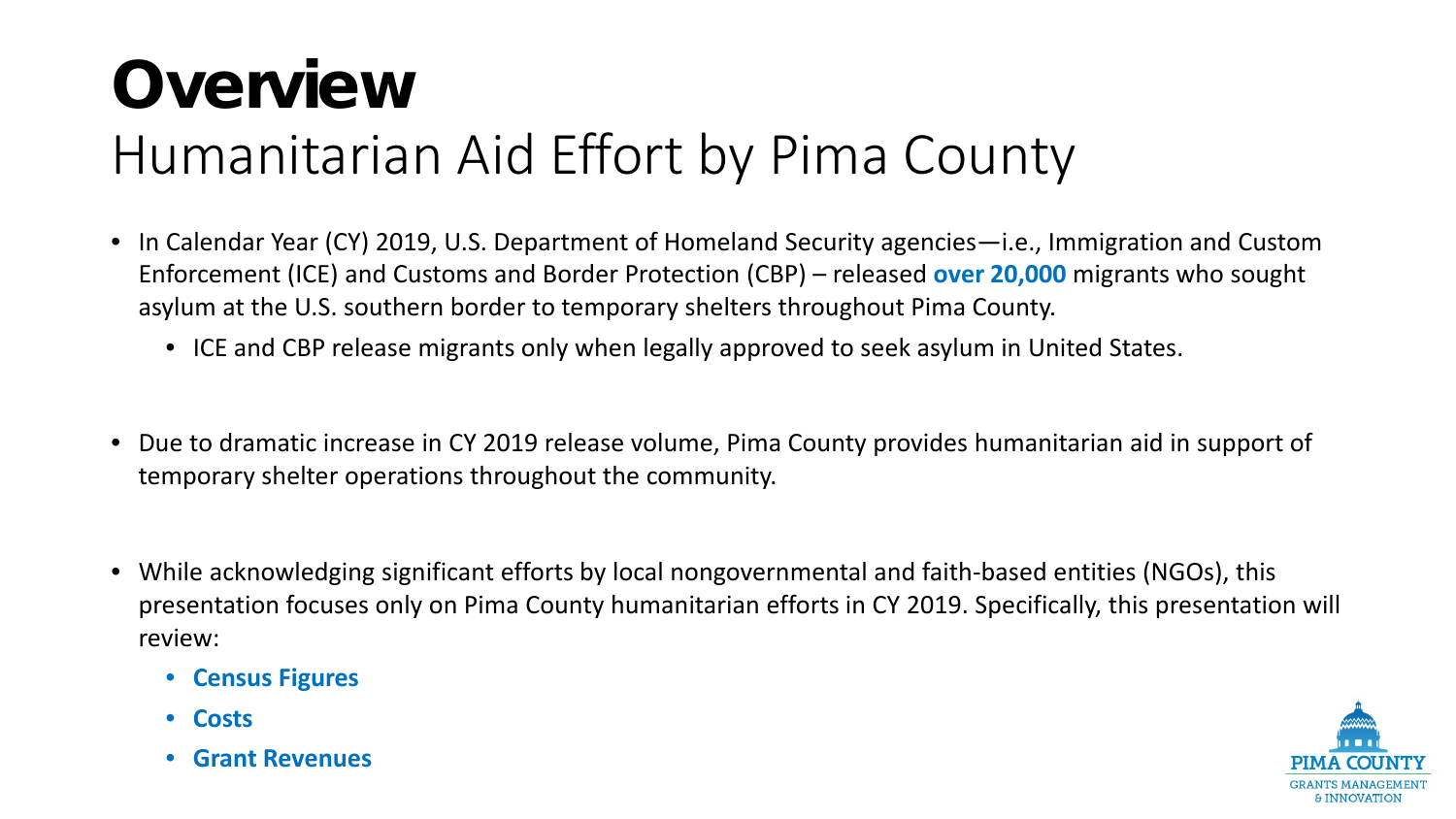In January 2019, community NGOs have been responding for ~6 months to steadily rising volume of migrants released by ICE and CBP.

Casa Alitas, program run by Catholic Community Services (CCS), is largest and longest-running (since 2014) humanitarian aid effort providing temporary shelter and processing services for migrants.

In first half of 2019, Casa Alitas operates out of Benedictine Monastery in central Tucson. Pima County provides collaborative services like food, facilities support, medical supplies<br>and public health expertise at Casa Alitasas well as other migrant shelters throughout County.

**April**

After an extensive search, **the Roman Catholic Diocese of Tucson requests the use of Pima County Juvenile Justice Complex** (PCJJC) as the new location for Casa Alitas.

Pima County begins one-time modifications of the vacant northern sections of PCJJC that will be used to house Casa Alitas.

## **October**

#### **Casa Alitas Welcome Center**

Casa Alitas is successfully operating at PCJJC, housing an average of 1,059 people per month (August – December), with an average length of stay of 3.4 days.

Phase  $1 \longrightarrow$   $\longrightarrow$  Phase 2

**July**

**Pima County Pop-Up Shelter**  Local shelters overflow and Pima County opens temporary shelter on April 19 at Kino Event Center.

**Casa Alitas Must Relocate**  Benedictine Monastery owners notify Casa Alitas to move out by end of July 2019.



January 2019 – June 2019 July 2019 – December 2019

**Casa Alitas Opens at PCJJC** On August 6, 2019, Pima County

inaugurates its Casa Alitas partnership with CCS.

### **December**

**Meeting Huge Need** 5,296 unique asylum seekers have been processed through Casa Alitas at PCJJC since its opening.

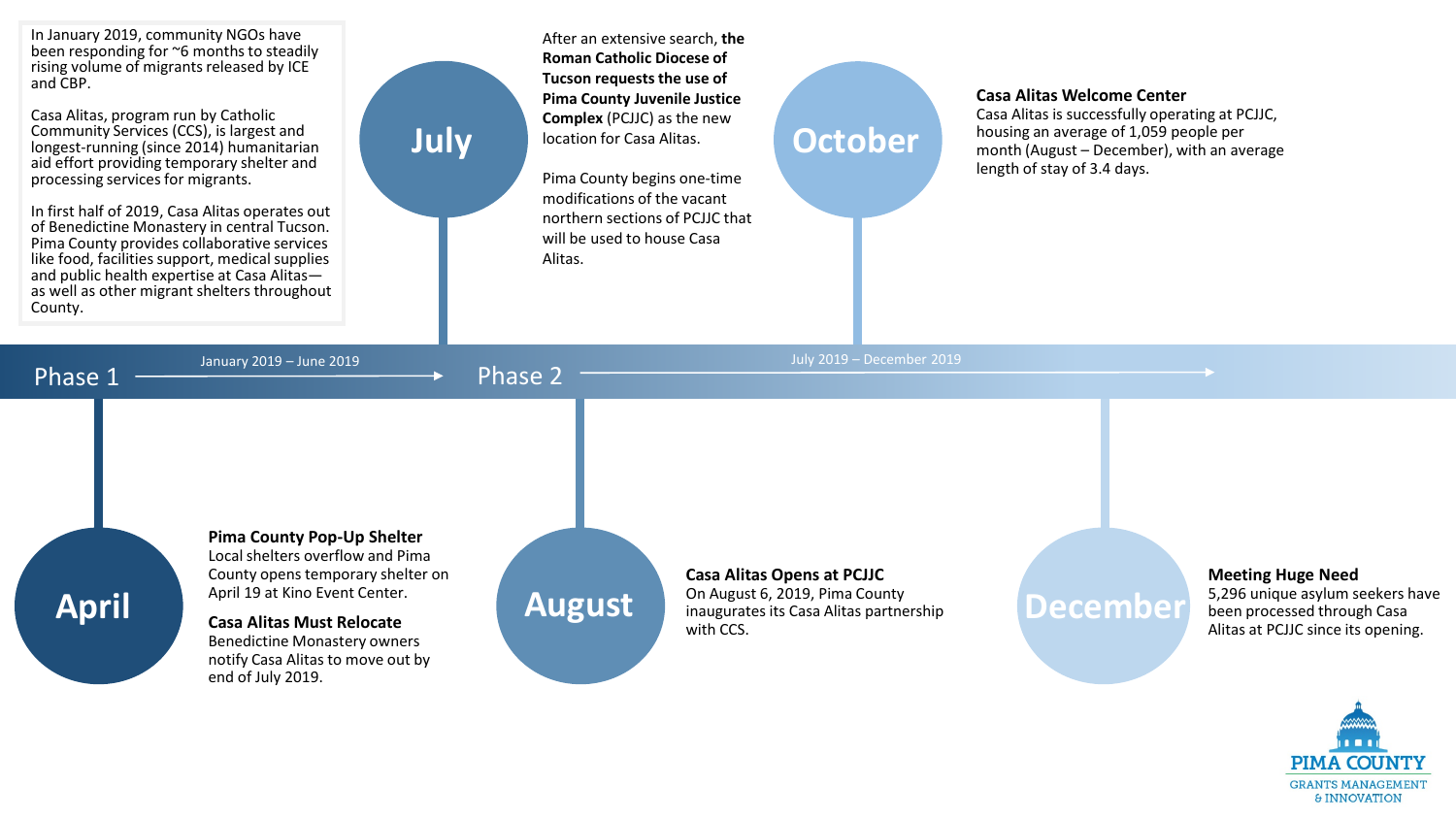### Asylum Seekers Served by Person-Days (Phase 1) in Pima County

### A total of 12,445 unique migrants were served in migrant shelters in Pima County, between January and June 2019, with an average length of stay of 3.18 days – a total of 39,620 person-days.

Phase 1



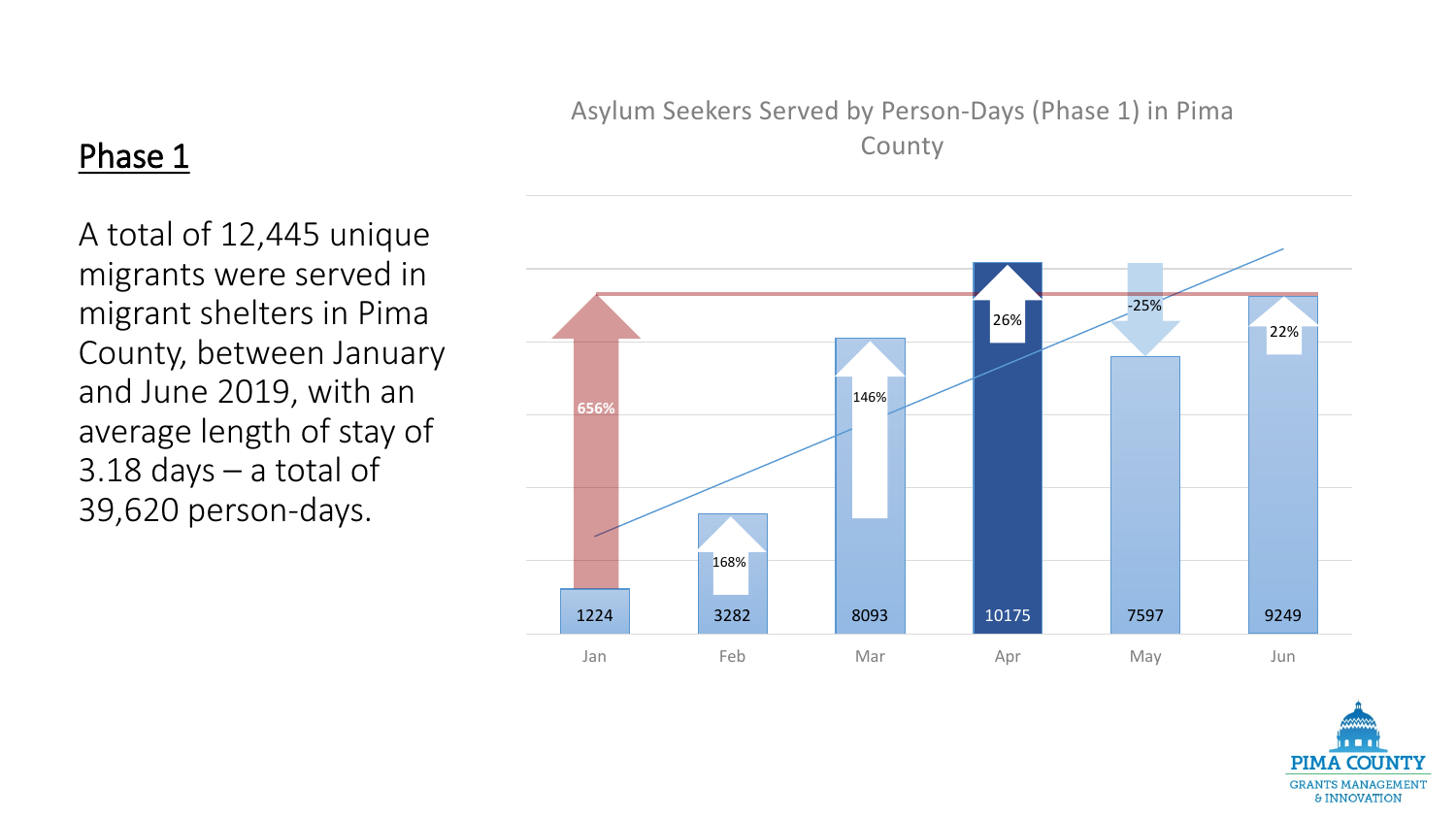# Phase 1 Expenses: Overview

January 1, 2019 – June 30, 2019

| <b>Cost Type</b>                     | <b>Amounts</b><br>(January through June 2019) |
|--------------------------------------|-----------------------------------------------|
| Food and Shelter Maintenance Support | \$46,693                                      |
| Health/Medical                       | \$15,530                                      |
| <b>Pima County Support Staff</b>     | \$57,629                                      |
| <b>GRAND TOTAL</b>                   | \$119,852                                     |

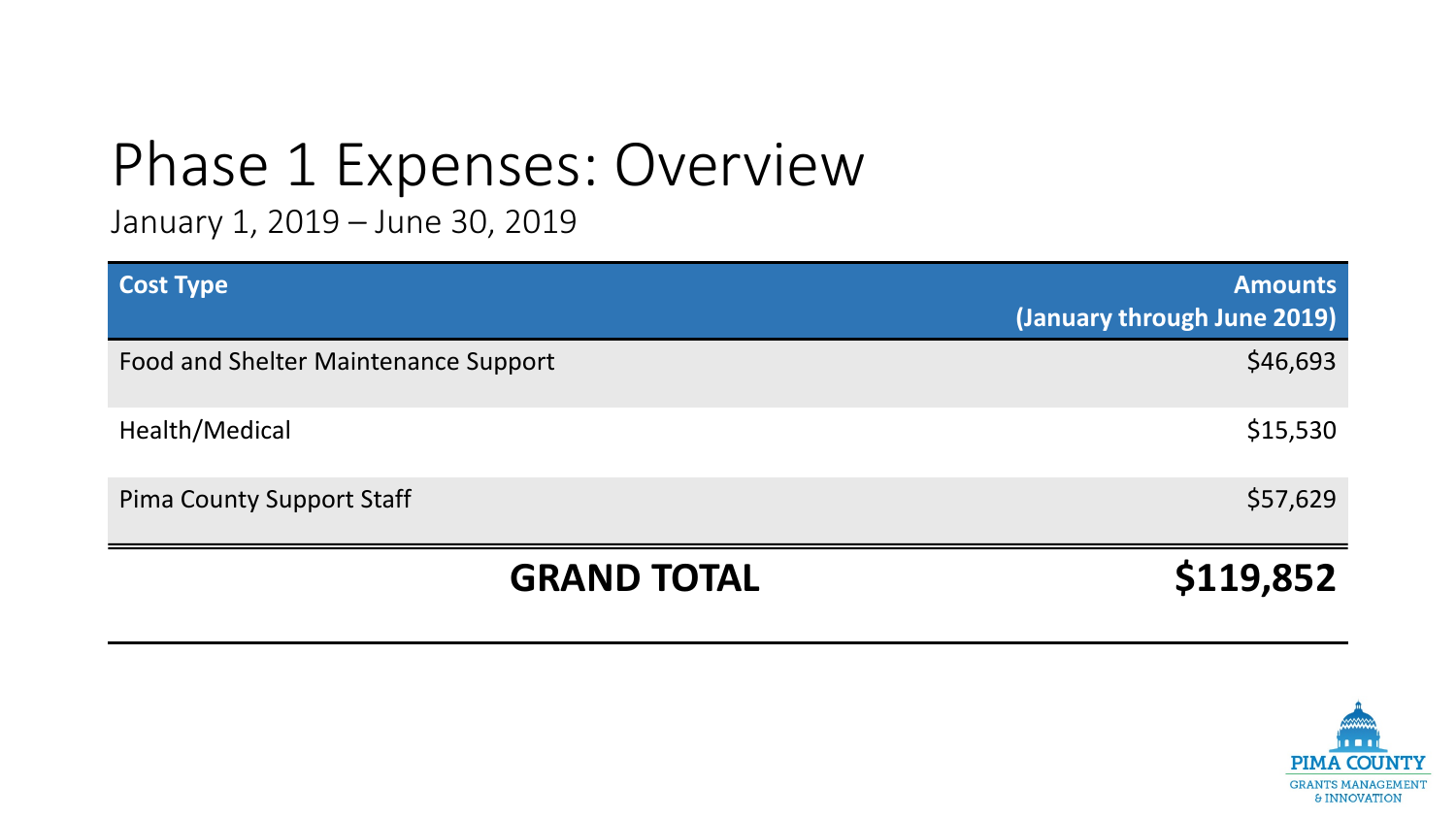## Phase 2

- A total of 6,229 unique migrants were served in migrant shelters by Casa Alitas, between July and December 2019, with an average length of stay of 2.2 days – a total of 13,772 person-<br>days.
- $\triangleright$  Casa Alitas Shelter program moves from Benedictine Monastery to three<br>pods in Pima County Juvenile Justice Center Complex (PCJJC).
- $\triangleright$  Pima County pays for all PCJJC operational expenses related to asylum seekers, such as vaccines and medical supplies, food, laundry, and fixed costs including as maintenance, janitorial services, and utilities.
- $\triangleright$  Catholic Community Services is responsible for day-to-day Casa Alitas program services.

### Asylum Seekers Served by Casa Alitas by Month (Phase 2) in Pima County



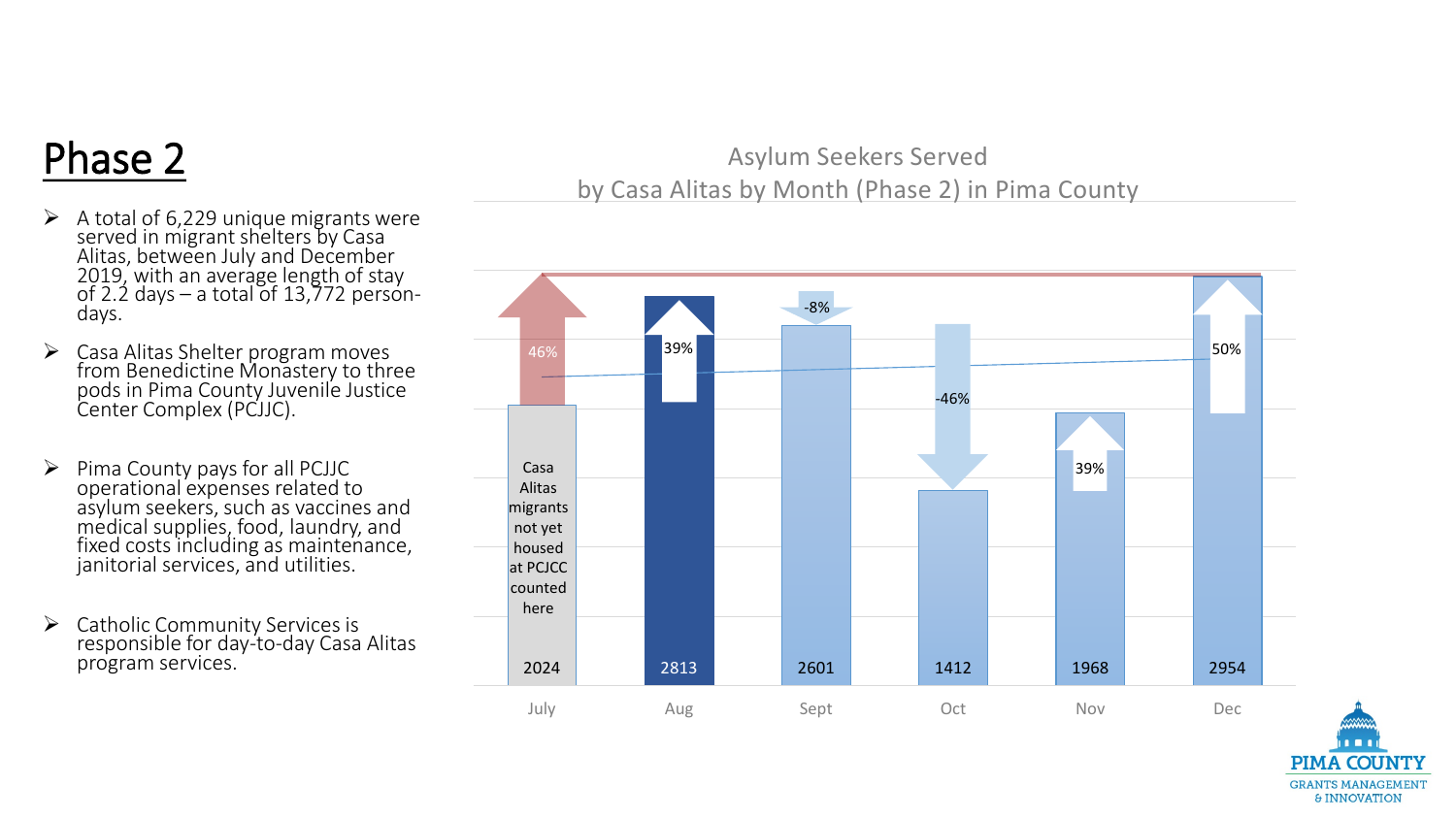# Phase 2 Expenses: Overview

### July 1, 2019 – December 31, 2019

| <b>Cost Type</b>                       | Amounts (July 1 - December 31, 2019) |
|----------------------------------------|--------------------------------------|
| <b>One-time Building Modifications</b> | \$390,000                            |
| Fixed                                  |                                      |
| Maintenance                            | \$68,317                             |
| Janitorial                             | \$11,700                             |
| <b>Utilities</b>                       | \$37,436                             |
| Variable                               |                                      |
| Laundry                                | \$1,742                              |
| <b>Vaccines and Medical Supplies</b>   | \$14,061                             |
| Food                                   | \$24,777                             |
| <b>Pima County Support Staff</b>       | \$29,706                             |
| <b>GRAND TOTAL</b>                     | \$577,707                            |

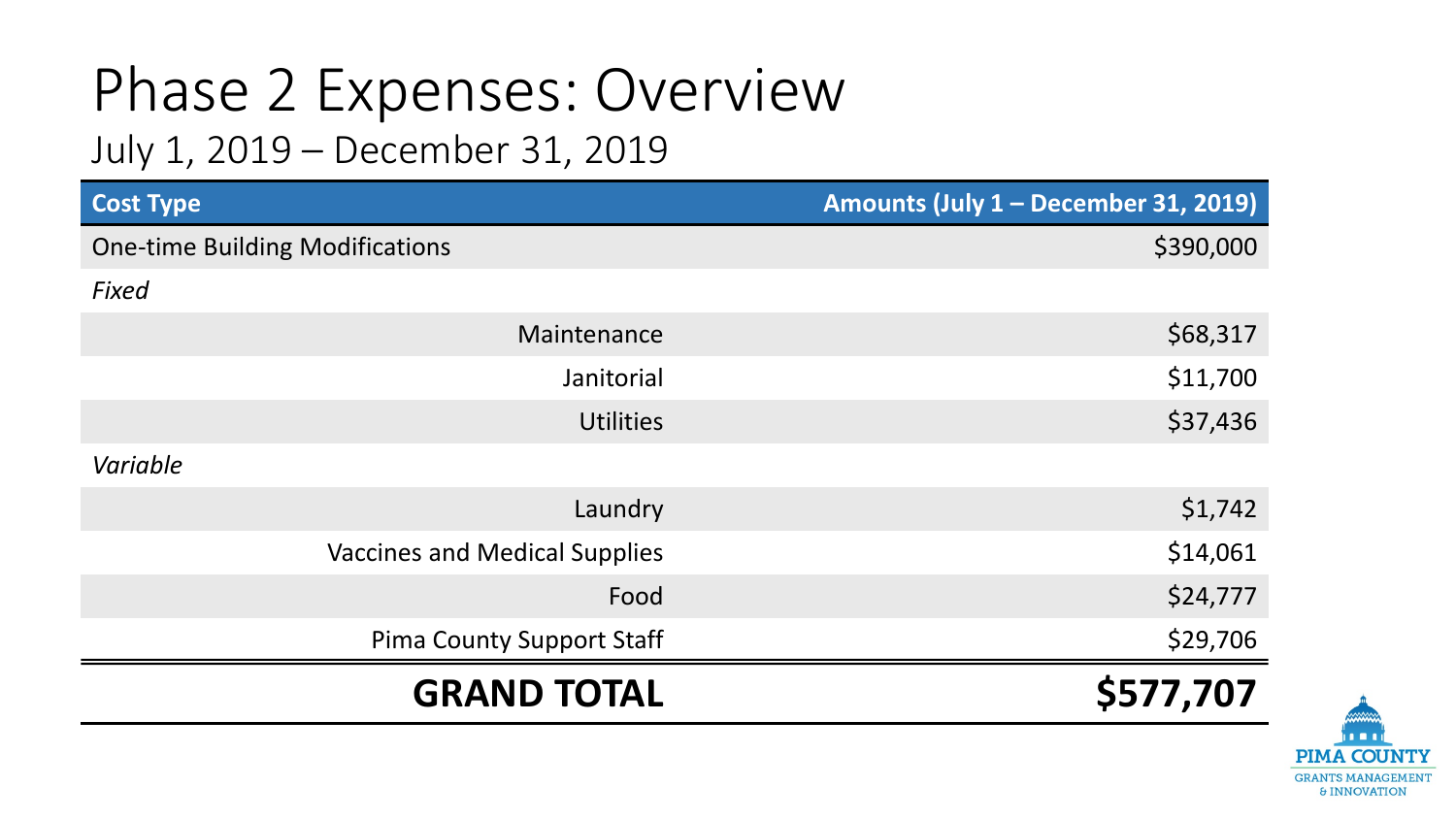## Phase 2 PCJJC Census and County Costs

- **EXAMI Finance Division oversees CGI** Advantage-based activities to ensure accurate collection of County expenses at PCJJC.
- ≻See table. Note drop in expenses after one-time modifications implemented (July-August).
- Please also note: despite variability in census figures each month, costs stabilize over time.



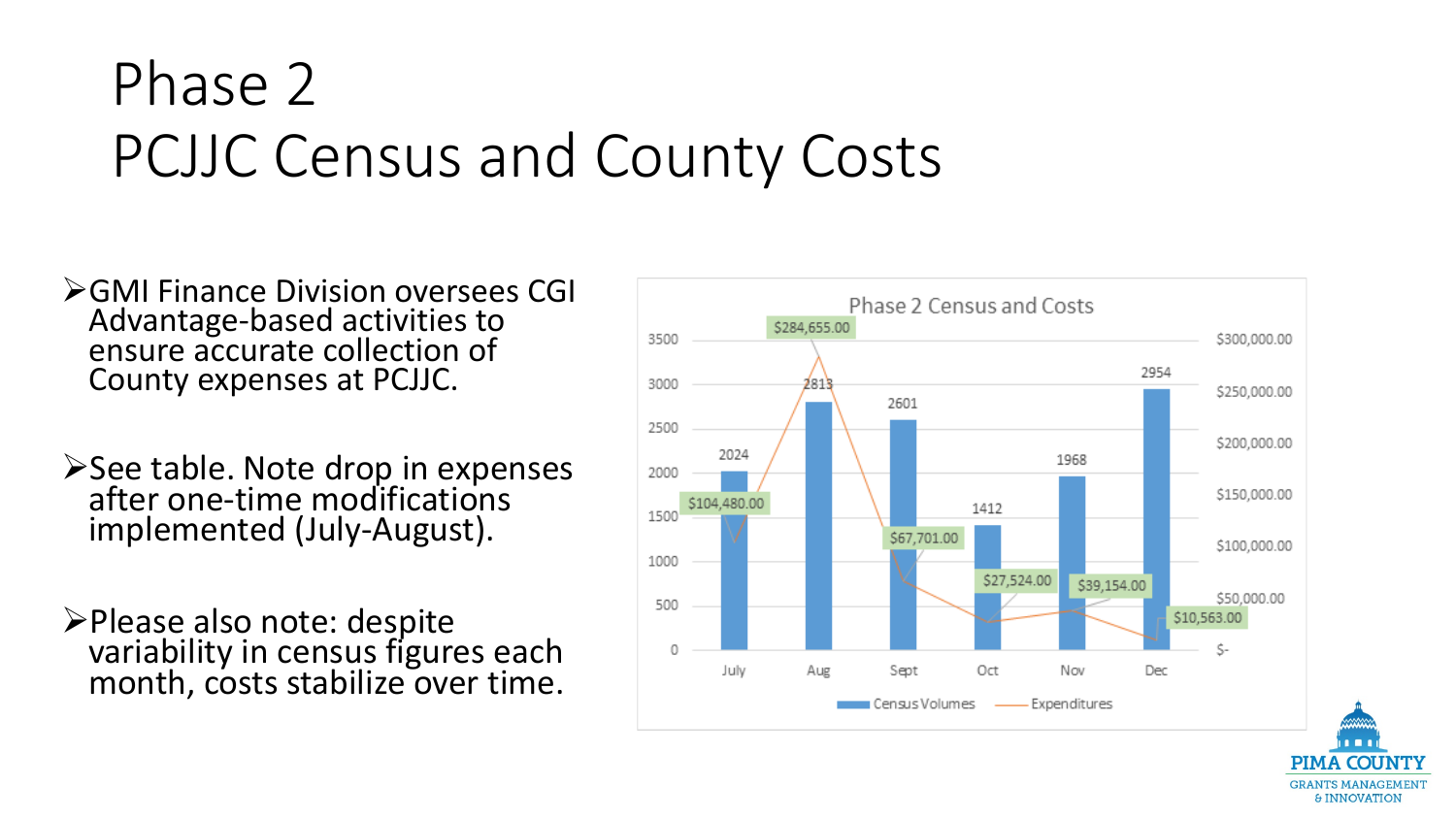## Grant Awards and Costs Defrayed

| <b>Pima County CY 2019 Costs</b>                                                | Amounts (July 1 - December 31, 2019) |  |
|---------------------------------------------------------------------------------|--------------------------------------|--|
| Phase 1 (January $-$ June 2019)                                                 | \$119,852                            |  |
| Phase 2 (July – December 2019)                                                  | \$577,707                            |  |
| <b>TOTAL COSTS:</b>                                                             | \$697,559                            |  |
| Pima County CY 2019 Grant Revenues                                              | Amounts (July 1 – December 31, 2019) |  |
| awarded                                                                         |                                      |  |
| U.S. FEMA/EFSP Supplemental Appropriations<br>Humanitarian Assistance (Round 1) | \$88,482                             |  |
| U.S. FEMA/EFSP Phase XXXVI                                                      | \$26,734                             |  |
| U.S. CDC Ebola Redirect                                                         | \$50,873                             |  |
| <b>TOTAL AWARDS:</b>                                                            | \$166,089                            |  |
| pending                                                                         |                                      |  |
| U.S. FEMA/EFSP Supplemental Appropriations<br>Humanitarian Assistance (Round 2) | \$531,470                            |  |
|                                                                                 | <b>COSTS DEFRAYED: 100%</b>          |  |

**PIMA COUI GRANTS MANAGEMENT & INNOVATION**